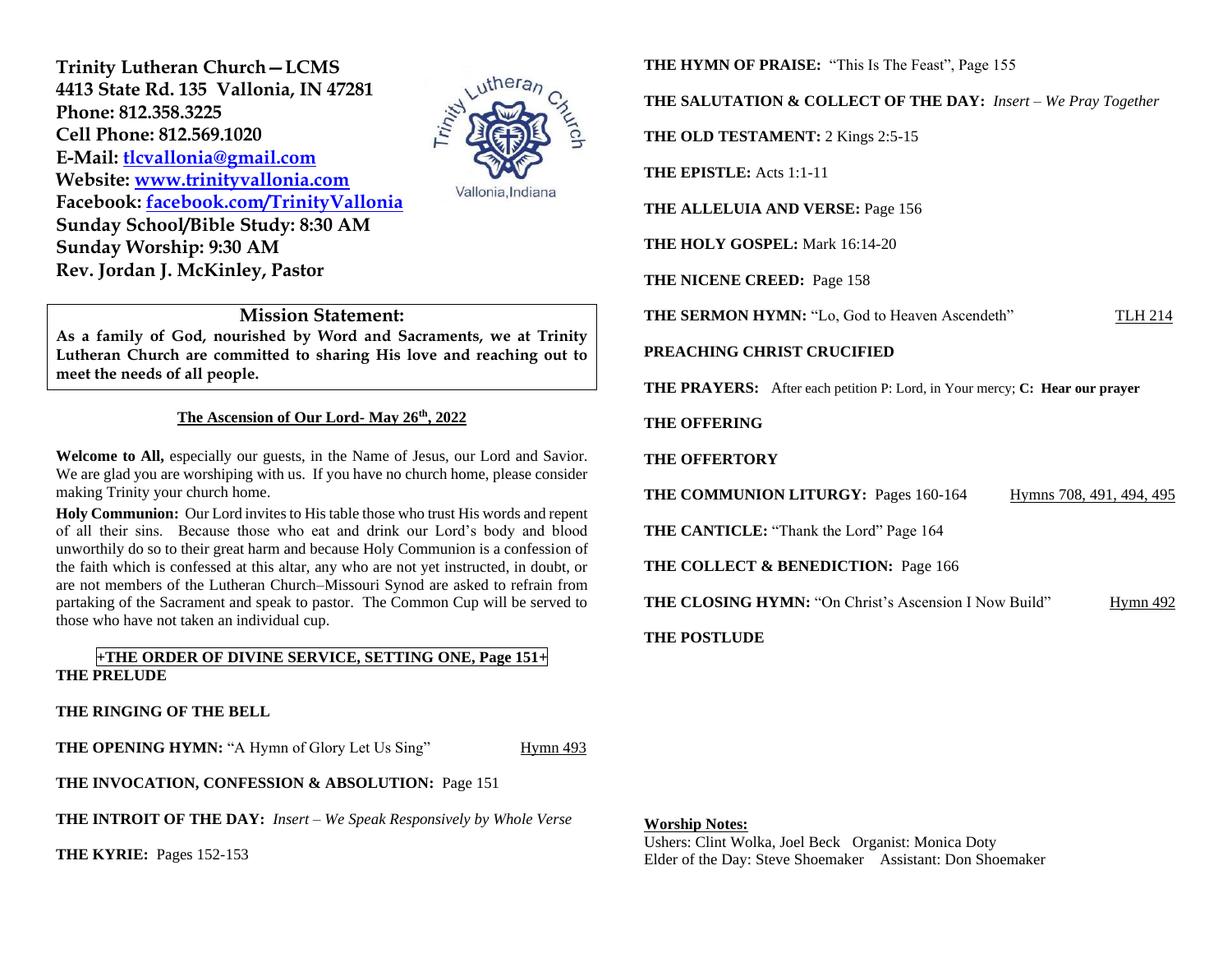# The Ascension of our Lord

**Introit** *(Ps. 47:1-2, 5, 8; antiphon: Ps. Acts 1:11)* Men of | Galilee,\* why do you stand looking into heaven? Alle- | luia. **This Jesus, who was taken up from you into | heaven,\* will come in the same way as you saw him go into heaven. Alle-| luia.** Clap your hands, all | peoples!\* Shout to God with loud | songs of joy! **For the LORD, the Most High, is | to be feared,\* a great king over | all the earth.** God has gone up | with a shout,\* the LORD with the sound of a | trumpet. **God reigns over the | nations;\* God sits on his | holy throne.**

## **Collect of the Day**

Almighty God, as Your only-begotten Son, our Lord Jesus Christ, ascended into the heavens, so may we also ascend in heart and mind and continually dwell there with Him, who lives and reigns with You and the Holy Spirit, one God, now and forever.

## **2 Kings 2:5–15**

<sup>5</sup>The sons of the prophets who were at Jericho drew near to Elisha and said to him, "Do you know that today the LORD will take away your master from over you?" And he answered, "Yes, I know it; keep quiet."

<sup>6</sup>Then Elijah said to him, "Please stay here, for the LORD has sent me to the Jordan." But he said, "As the LORD lives, and as you yourself live, I will not leave you." So the two of them went on. <sup>7</sup>Fifty men of the sons of the prophets also went and stood at some distance from them, as they both were standing by the Jordan. <sup>8</sup>Then Elijah took his cloak and rolled it up and struck the water, and the water was parted to the one side and to the other, till the two of them could go over on dry ground.

<sup>9</sup>When they had crossed, Elijah said to Elisha, "Ask what I shall do for you, before I am taken from you." And Elisha said, "Please let there be a double portion of your spirit on me."  $^{10}$ And he said, "You have asked a hard thing; yet, if you see me as I am being taken from you, it shall be so for you, but if you do not see me, it shall not be so." <sup>11</sup>And as they still went on and talked, behold, chariots of fire and horses of fire separated the two of them. And Elijah went up by a whirlwind into heaven.  $^{12}$ And Elisha saw it and he cried, "My father, my father! The chariots of Israel and its horsemen!" And he saw him no more.

Then he took hold of his own clothes and tore them in two pieces. <sup>13</sup>And he took up the cloak of Elijah that had fallen from him and went back and stood on the bank of the Jordan. <sup>14</sup>Then he took the cloak of Elijah that had fallen from him and struck the water, saying, "Where is the LORD, the God of Elijah?" And when he had struck the water, the water was parted to the one side and to the other, and Elisha went over.

<sup>15</sup>Now when the sons of the prophets who were at Jericho saw him opposite them, they said, "The spirit of Elijah rests on Elisha." And they came to meet him and bowed to the ground before him.

# **Acts 1:1–11**

<sup>1</sup>In the first book, O Theophilus, I have dealt with all that Jesus began to do and teach, <sup>2</sup>until the day when he was taken up, after he had given commands through the Holy Spirit to the apostles whom he had chosen. <sup>3</sup>To them he presented himself alive after his suffering by many proofs, appearing to them during forty days and speaking about the kingdom of God.

<sup>4</sup>And while staying with them he ordered them not to depart from Jerusalem, but to wait for the promise of the Father, which, he said, "you heard from me; <sup>5</sup>for John baptized with water, but you will be baptized with the Holy Spirit not many days from now."

<sup>6</sup>So when they had come together, they asked him, "Lord, will you at this time restore the kingdom to Israel?" <sup>7</sup>He said to them, "It is not for you to know times or seasons that the Father has fixed by his own authority. <sup>8</sup>But you will receive power when the Holy Spirit has come upon you, and you will be my witnesses in Jerusalem and in all Judea and Samaria, and to the end of the earth." <sup>9</sup>And when he had said these things, as they were looking on, he was lifted up, and a cloud took him out of their sight. <sup>10</sup>And while they were gazing into heaven as he went, behold, two men stood by them in white robes, <sup>11</sup>and said, "Men of Galilee, why do you stand looking into heaven? This Jesus, who was taken up from you into heaven, will come in the same way as you saw him go into heaven."

# **Alleluia Verse** *(sung) (Ps. 47:5; 68:18a)*

## C **Alleluia. Alleluia. Alleluia.**

P God has gone up | with a shout,\*

the LORD with the sound of a  $\vert$  trumpet.

## C **Alleluia. Alleluia. Alleluia.**

P You ascend- | ed on high,\*

leading a host of captives | in your train.

C **Alleluia. Alleluia. Alleluia.**

# **Mark 16:14–20**

<sup>14</sup>Afterward [Jesus] appeared to the eleven themselves as they were reclining at table, and he rebuked them for their unbelief and hardness of heart, because they had not believed those who saw him after he had risen. <sup>15</sup>And he said to them, "Go into all the world and proclaim the gospel to the whole creation. <sup>16</sup>Whoever believes and is baptized will be saved, but whoever does not believe will be condemned. <sup>17</sup>And these signs will accompany those who believe: in my name they will cast out demons; they will speak in new tongues;  $^{18}$ they will pick up serpents with their hands; and if they drink any deadly poison, it will not hurt them; they will lay their hands on the sick, and they will recover."